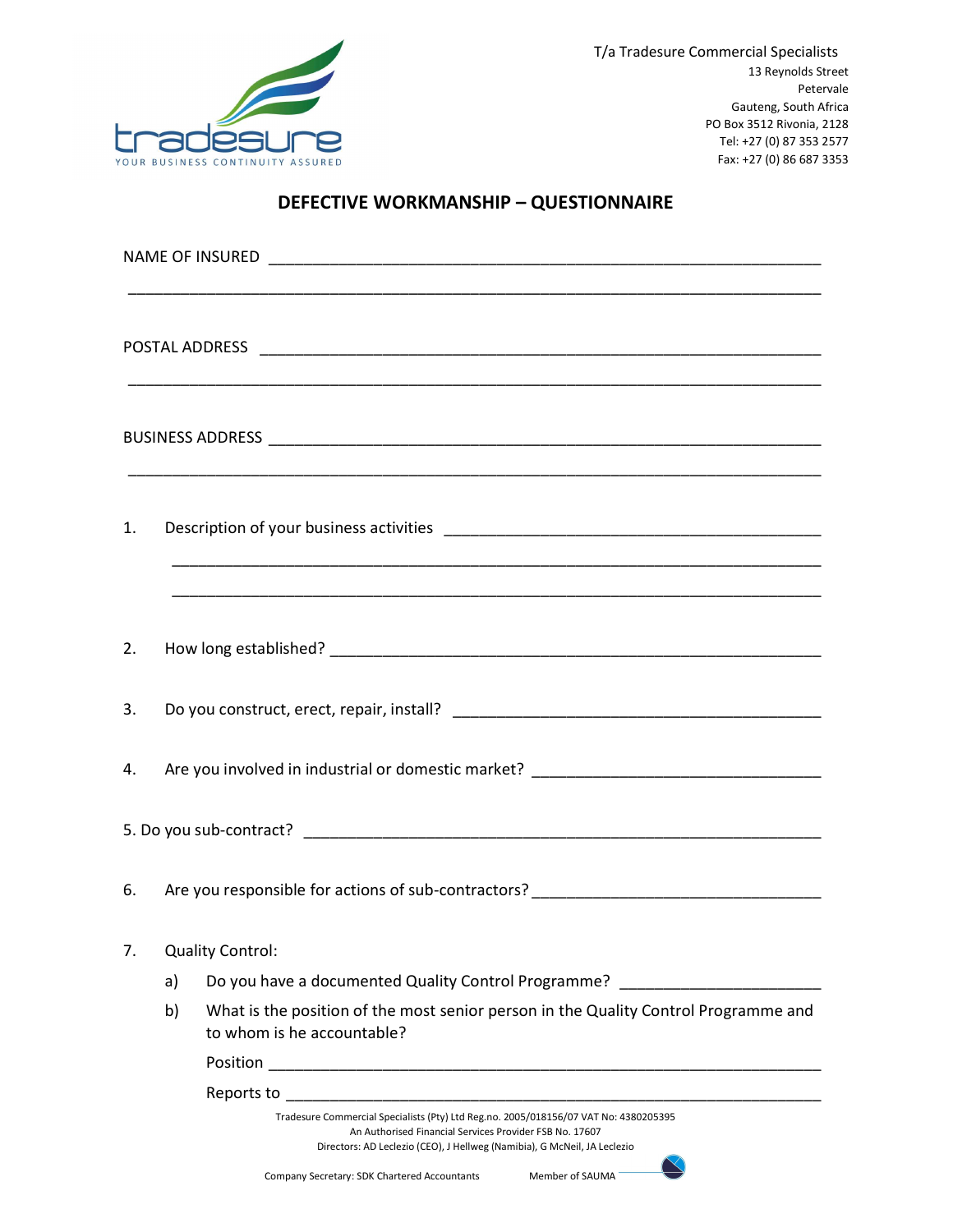

c) What documentary evidence do you retain to verify the quality of your work?

 d) Are inspections ever carried out which examines effectiveness of and compliance with the Quality Control Programme? \_\_\_\_\_\_\_\_\_\_\_\_\_\_\_\_\_\_\_\_\_\_\_\_\_\_\_\_\_\_\_\_\_\_\_\_\_\_\_\_\_\_\_ How often \_\_\_\_\_\_\_\_\_\_\_\_\_\_\_\_\_\_\_\_\_\_\_\_\_\_\_\_\_\_\_\_\_\_\_\_\_\_\_\_\_\_\_\_\_\_\_\_\_\_\_\_\_\_\_\_\_\_\_\_\_

 \_\_\_\_\_\_\_\_\_\_\_\_\_\_\_\_\_\_\_\_\_\_\_\_\_\_\_\_\_\_\_\_\_\_\_\_\_\_\_\_\_\_\_\_\_\_\_\_\_\_\_\_\_\_\_\_\_\_\_\_\_\_\_\_\_\_\_\_\_\_ \_\_\_\_\_\_\_\_\_\_\_\_\_\_\_\_\_\_\_\_\_\_\_\_\_\_\_\_\_\_\_\_\_\_\_\_\_\_\_\_\_\_\_\_\_\_\_\_\_\_\_\_\_\_\_\_\_\_\_\_\_\_\_\_\_\_\_\_\_\_ \_\_\_\_\_\_\_\_\_\_\_\_\_\_\_\_\_\_\_\_\_\_\_\_\_\_\_\_\_\_\_\_\_\_\_\_\_\_\_\_\_\_\_\_\_\_\_\_\_\_\_\_\_\_\_\_\_\_\_\_\_\_\_\_\_\_\_\_\_\_

8. Staff:

a) Number \_\_\_\_\_\_\_\_\_\_\_\_\_\_\_\_\_\_\_\_\_\_\_\_\_\_\_\_\_\_\_\_\_\_\_\_\_\_\_\_\_\_\_\_\_\_\_\_\_\_\_\_\_\_\_\_\_\_\_\_\_\_ b) Qualified **Qualified** c) Other **charge of the contract of the contract of the contract of the contract of the contract of the contract of the contract of the contract of the contract of the contract of the contract of the contract of the contra** 

9. Work outside RSA border \_\_\_\_\_\_\_\_\_\_\_\_\_\_\_\_\_\_\_\_\_\_\_\_\_\_\_\_\_\_\_\_\_\_\_\_\_\_\_\_\_\_\_\_\_\_\_\_\_\_\_\_\_\_

10. Turnover Inside RSA \_\_\_\_\_\_\_\_\_\_\_\_\_\_\_\_\_\_\_\_\_\_\_\_\_\_\_\_\_\_\_\_\_\_\_\_\_\_\_\_\_\_\_\_\_\_\_\_\_\_\_\_\_\_\_\_\_\_ Turnover Outside RSA **Exercise 1988** 

11. Turnover involved with activities requiring defective workmanship cover

- $\blacksquare$  2. Wage roll  $\blacksquare$
- 13. Number of branches \_\_\_\_\_\_\_\_\_\_\_\_\_\_\_\_\_\_\_\_\_\_\_\_\_\_\_\_\_\_\_\_\_\_\_\_\_\_\_\_\_\_\_\_\_\_\_\_\_\_\_\_\_\_\_\_\_\_

## 14. Limit of liability

- a) Any one accident R \_\_\_\_\_\_\_\_\_\_\_\_\_\_\_\_\_\_\_\_\_\_\_\_\_\_\_\_\_\_\_\_\_\_\_\_\_\_\_\_\_\_\_\_\_\_\_\_\_\_\_\_\_\_
- b) Any one period of insurance R **with any one period** of insurance R

Tradesure Commercial Specialists (Pty) Ltd Reg.no. 2005/018156/07 VAT No: 4380205395 An Authorised Financial Services Provider FSB No. 17607 Directors: AD Leclezio (CEO), J Hellweg (Namibia), G McNeil, JA Leclezio